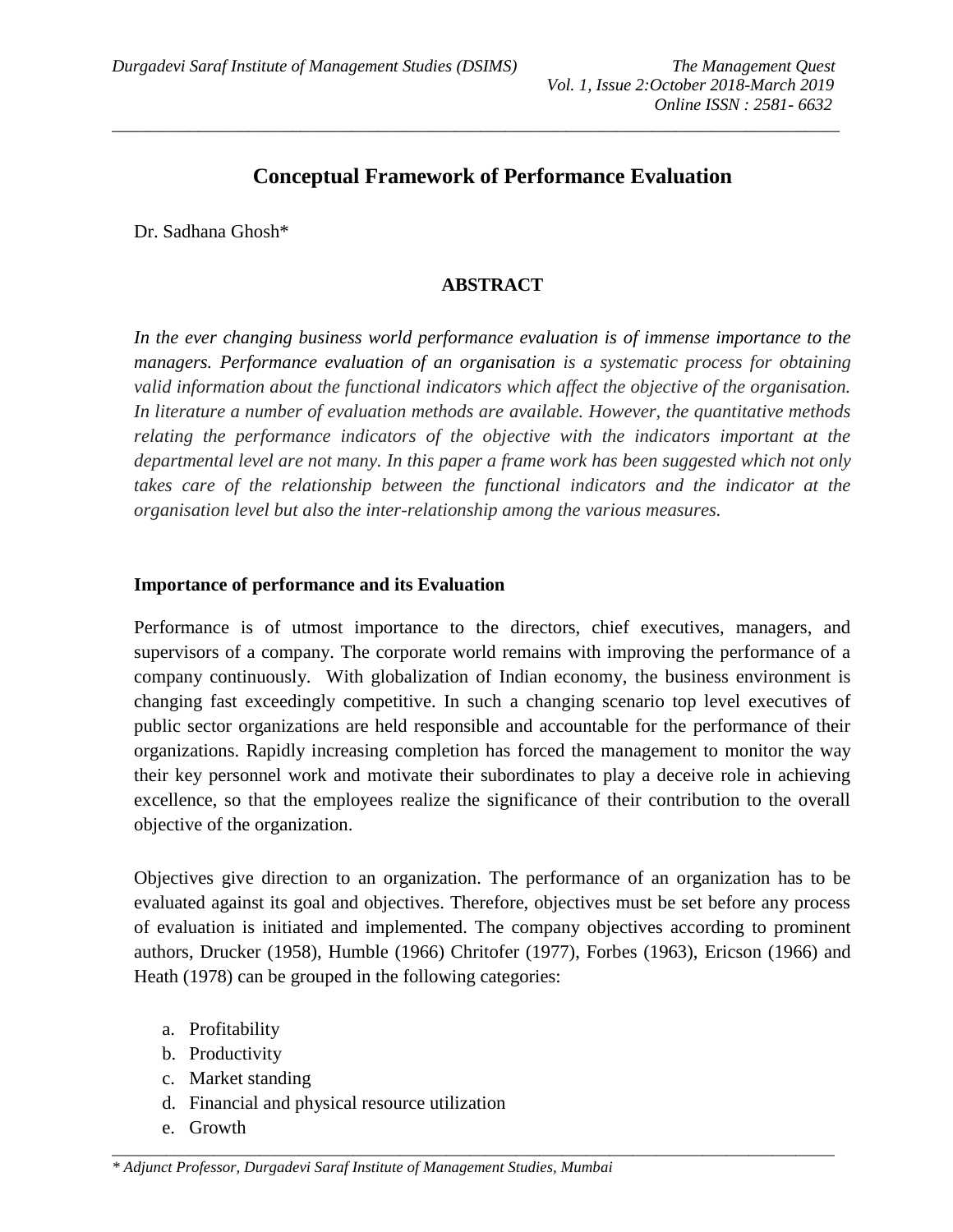- f. Innovation
- g. Worker performance
- h. Public responsibility

In any organization the management generally, lays emphasis on one or more of the above objectives. For example, in a research organization innovation would be given more importance than profit or productivity. Some organization may forego profit to capture a larger market share and thus have market standing as their main objective. Still other well established companies may lay equal emphasis on profit and innovation to remain both competitive and economically viable. The thrust areas vary from time to time depending on the situation or special circumstances of a company. In any organization, performance measurement, evaluation, and control are critical components of its general management process.

### **LITERATURE REVIEW**

The organizations have developed control system for various functional areas like finance, production. material, quality, personnel, marketing, etc., in terms of various performance measures like cost, price, capacity utilization, inventory level etc. Every manager in one form or another, monitors, evaluates, and controls one or more of the performance indicators, in a manner he thinks best in the interest of the organization. But this belief may or may not be valid. An effective measurement and feedback system is invaluable for an effective planning process and improved performance, (Rossler and sink 1990, Somers et al 1987).

Every organization is unique in terms of its goals, objectives and strategies adopted to achieve them. Temporal, spatial, or valuation in congruency exists among different organizations (Mohanty and Rastogi 1986). Therefore, no one set of variables is suitable for evaluating the performance of all organizations. The performance measures which are suitable in one organization are not suitable in another. They may, in fact be counterproductive (Gold1985). Moreover, today's organizations are facing far more dynamic political, economic, and social environment, in which, many business factors, such as; the cost of capital, external regulations and interference, technology, employee values and attitudes are becoming more critical, and therefore, becoming more critical, and therefore more difficult to manage. Hence, a better a better strategic management is a must. Thus it becomes extremely important to design and develop an effective efficient measurement system for excellence. (Rossler and Sink 1990, Somers et al 1987). Somers, Tuttle, and Locke (1987) have suggested that the practices of Industrial Engineering, Information technology, and Behavioural Science should be synthesized in collection, quantification, and analysis, communication, and team building for understanding and agreeing upon the key result areas. According to Rossler and sink (1990), Somers et al (1987) the development and validation of key indicators is both a very difficult and a critical step in performance management.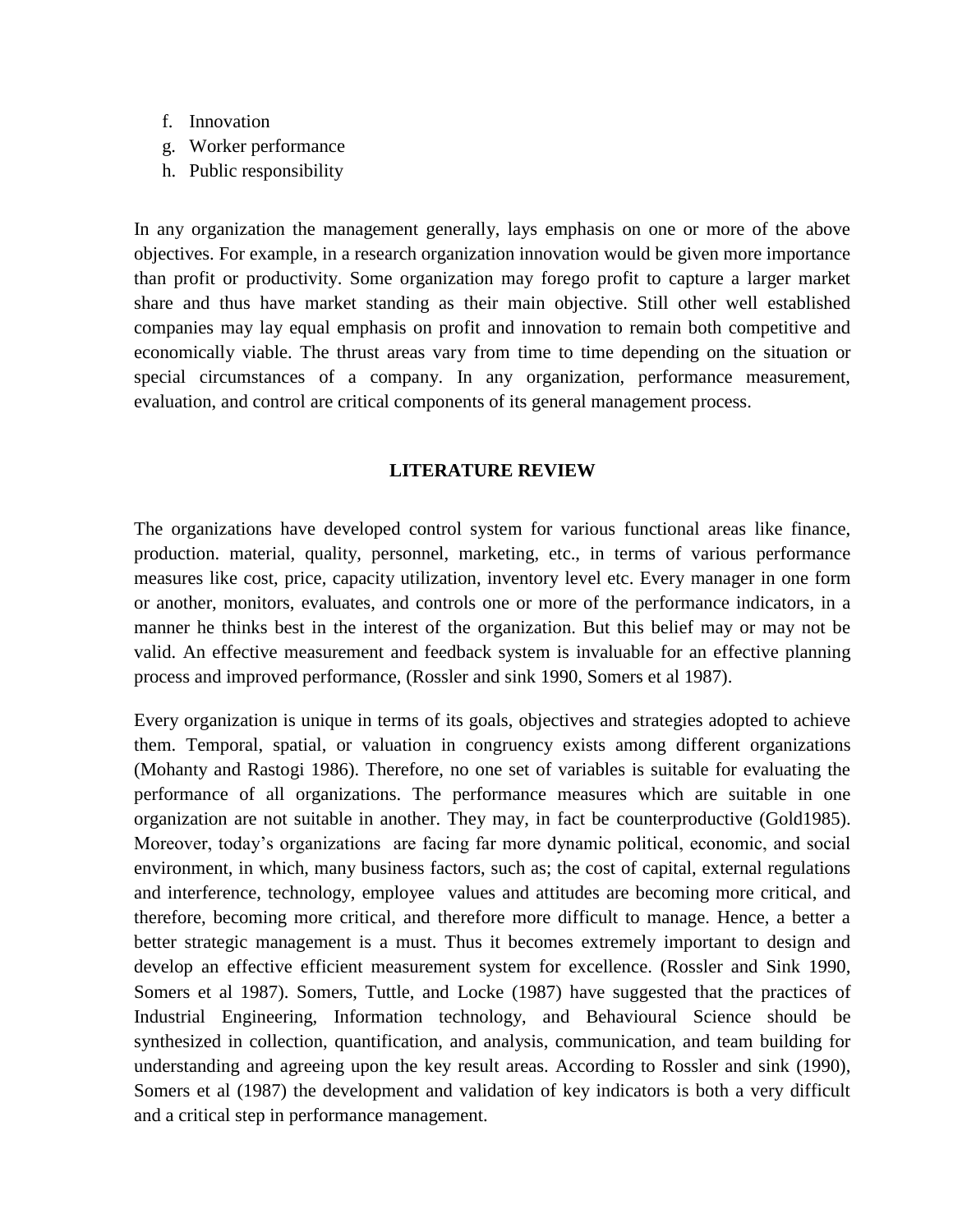Since the 1950's many scholars have suggested various methods for improving performance. More specifically, Drucker's (1954) generic key result areas are:

- 1. Customer satisfaction
- 2. Employee attitude & development
- 3. Innovation
- 4. Management Development & performance
- 5. Operating Budget
- 6. Internal Productivity
- 7. Social Responsibility

Peters and Waterman (1982) offered eight principles; based on their study of best-run large corporations in America, for better performance and these are as follows:

- 1. Stick to knitting: The best companies know the ins-and outs and singular qualities of their particular business and don't diversify into unfamiliar fields. They believe you should: Stay reasonably close to business you know. Make your strengths decisive.
- 2. Stress for Action: The best company's encourage action over procrastination or extensive analysis. The ''Do it, fix it try it" ethic does not impede action. On the contrary it promotes action research.
- 3. Customer Focus: The best companies cultivate their customers. They are fanatics, about their quality control, and use customer suggestions for product improvement and innovation.
- 4. Hand on. Value driven: Wining companies have strong cultures. Values are maintained personal enthusiastistic attention from the top management. The management stays close to shop floor operations.
- 5. Simple Form, Lean staff: Top staffs are kept to a minimum. The structures of the company's organization are kept simple and flexible. This promotes an elegant simplicity and avoids top heavy ness
- 6. Productivity through people: Rank and file are seen as root sources of quality and productivity gain. They are treated as mature, adult people.
- 7. Autonomy and entrepreneurship: In the most successful companies, all employees are encouraged to practice creativity and practical risk taking beliefs – "make sure you generate a reasonable number of mistakes", tools do not substitute thinking; intellect does not over power wisdom.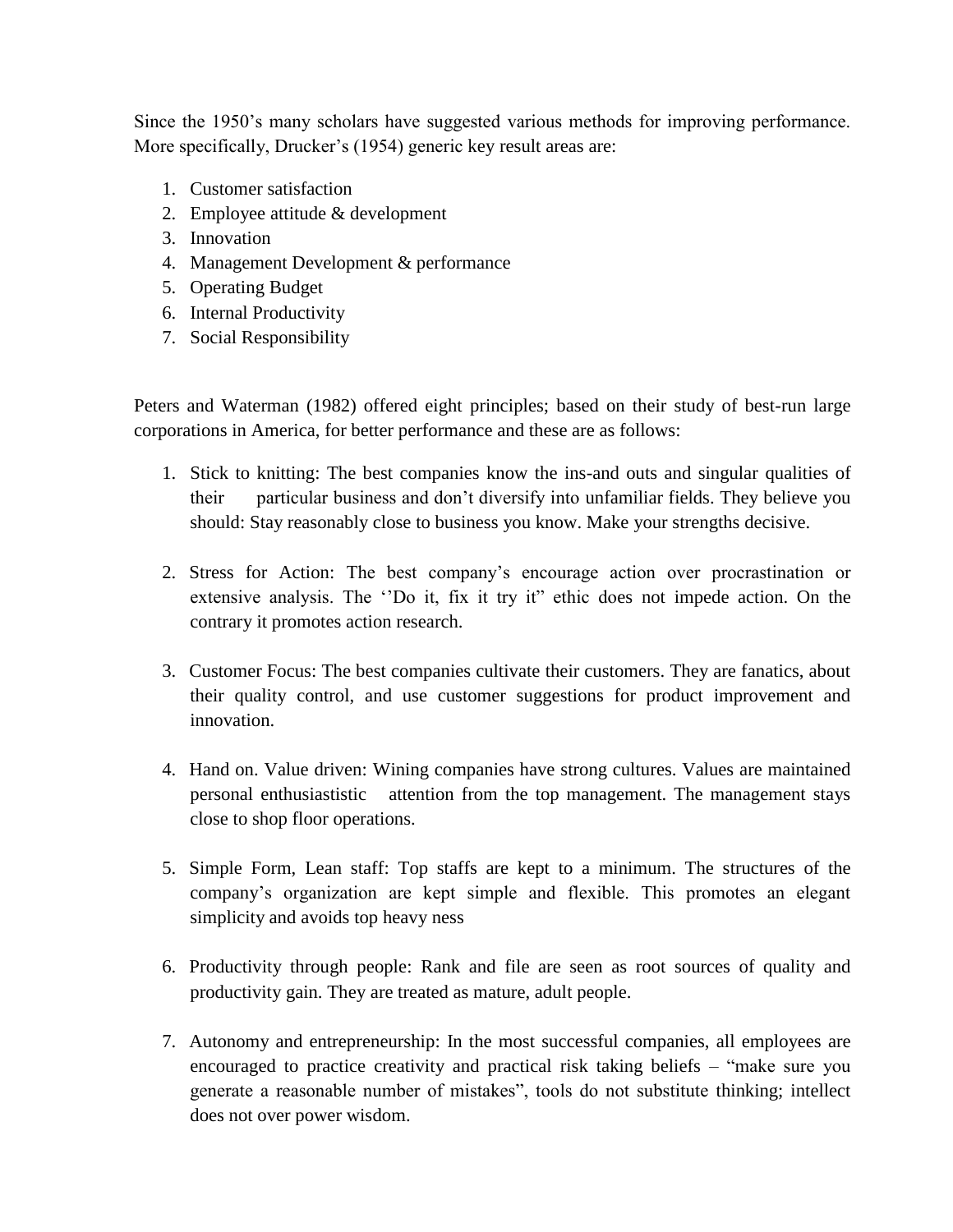8. Employ "simultaneous loose tight properties": The best companies maintain a paradoxical combination of centralized decentralized properties in their organizational structures. They are tight about the things that are truly important and extremely loosen about the rest. Autonomy is pushed down to the shop floor. This is effective leadership and delegation

In yet another way, Sink (1985) has identified seven criteria of performance as defined below:

- 1. Effectiveness is accomplishing the "right" things:
	- a. On time (timeliness)
	- b. Right (quality)
	- c. All the "right" things (quantity), where things are goals, objectives, activities, and so forth.
	- 1. Efficiency is the degree to which the system utilized the "right" things. That is 'efficiency' implies how well the resources are utilized to accomplish the results.
	- 2. Productivity is a relationship between the quantity of outputs from a system and the quantity of inputs into the same system for the same period of time.
	- 3. Quality is the degree to which the system conforms to the "specifications", where "specifications" can be identified as timeliness, various quality attributes, customer satisfaction etc.
	- 4. Profitability is a measure or set of measures of the relationship between financial resources and uses for those financial resources. For example, Return on assets, Return on investment, and so forth.
	- 5. Quality of work life (QWL) is human beings affective response to working in and living in organizational systems that "cause" positive effective responses. Often, the focus is on ensuring the employees are "satisfied", safe, secure, and so forth.
	- 6. Innovation is the creative process of adapting products, service, process, structure, etc. in response to internal and external pressures, demands, changes, and needs. It is the process of maintaining fitness for use from the customer's point of view.

It is interesting to note that Sink (1985) has linked the above seven criteria of performance to Dructer's (1954) generic key result area and Peter and Waterman's (1982) attributes of excellence. The attribute of "simultaneous loose-tight properties" from America's best-run large corporations, is for the structure of the organizations for support of autonomy, effective leadership, and delegation and therefore, is not related to the performance criteria and key result areas.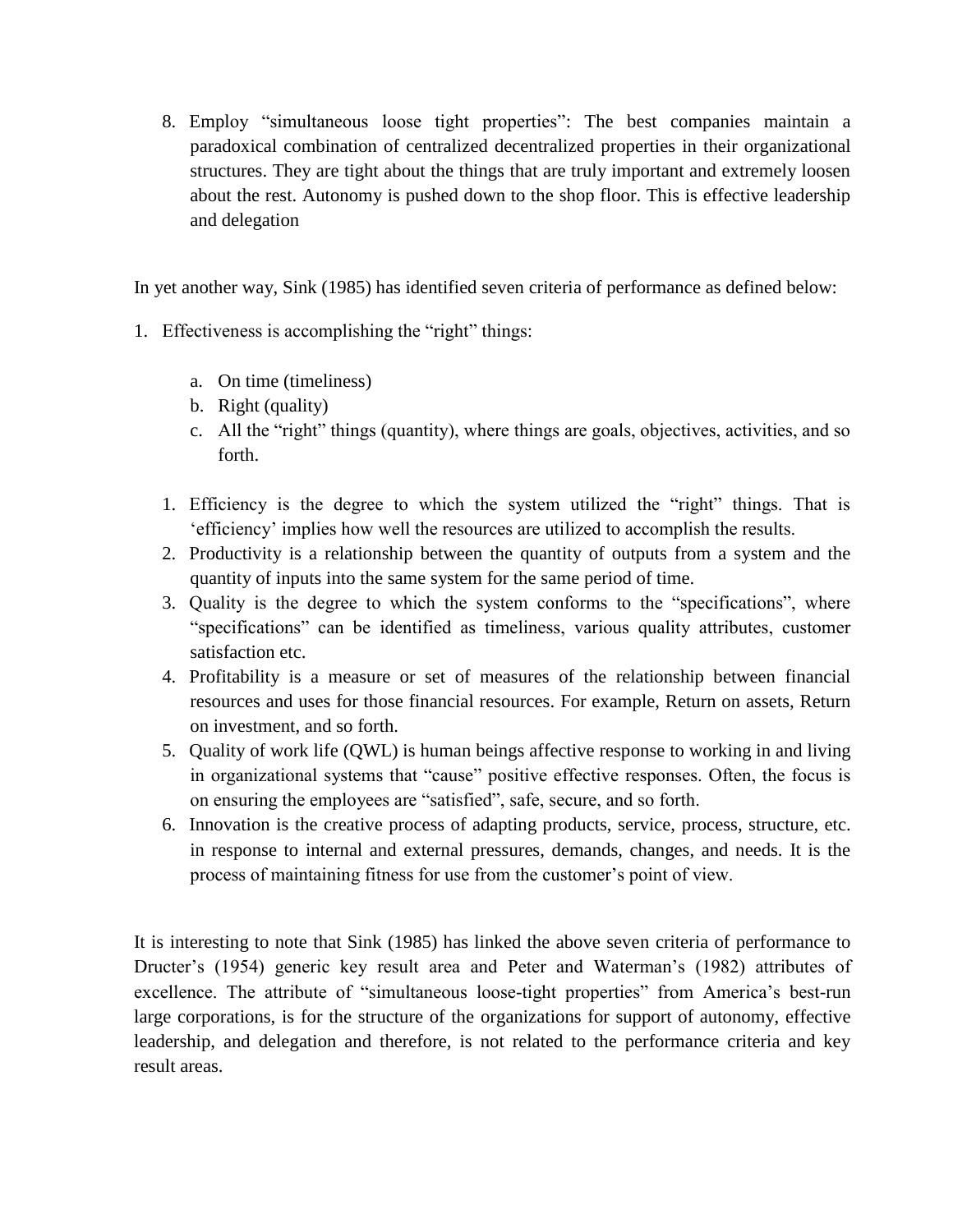These seven criteria of performance are not independent. The emphasis given to each of these criteria will depend on the type of the organization (public sector, private sector, manufacturing, marketing, service, R&D, large, small etc.) Effectiveness and innovation criteria are essential for success for all types of organizations. In R&D and service organizations, quality will generally be given more importance than efficiency, productivity, and profitability. In manufacturing organizations all the seven criteria should get appropriate attention for excellence. For long term survival profitability and productivity should be the result of effectiveness, efficiency, and quality.

|                   |  | Table 1: Relationship of Performance Criteria, Key Result Areas, and Attributes of |  |  |  |  |
|-------------------|--|------------------------------------------------------------------------------------|--|--|--|--|
| <b>Excellence</b> |  |                                                                                    |  |  |  |  |

|                         | Sink's<br><b>Performance</b><br>Criteria | <b>Drucker's Key Result Area</b> | Peter and Waterman's<br><b>Attribute of Excellence</b> |  |  |
|-------------------------|------------------------------------------|----------------------------------|--------------------------------------------------------|--|--|
|                         |                                          | · Customer satisfaction          |                                                        |  |  |
|                         |                                          | $\cdot$ Social responsibility    | $\cdot$ Stick to knitting                              |  |  |
| 1                       | <b>Effectiveness</b>                     | · Employee performance           | · Bias for action                                      |  |  |
|                         |                                          | · Management Performance         | Close to customer                                      |  |  |
|                         |                                          |                                  | · Hands-on, value driven                               |  |  |
| $\overline{2}$          |                                          |                                  | Simple form                                            |  |  |
|                         | <b>Efficiency</b>                        | · Employee performance           | · Lean staff                                           |  |  |
| 3                       |                                          | · Management performance         |                                                        |  |  |
|                         | Quality                                  | · Employee performance           | · Productivity through people                          |  |  |
| $\overline{\mathbf{4}}$ |                                          | · Internal productivity          |                                                        |  |  |
|                         | <b>Productivity</b>                      |                                  | · Productivity through people                          |  |  |
| 5                       | <b>Quality of Work</b>                   | · Employee attitude              |                                                        |  |  |
|                         | Life                                     | · Management Development         | · Productivity through people                          |  |  |
| 6                       | <b>Innovation</b>                        | · Innovation                     | · Autonomy and                                         |  |  |
|                         |                                          |                                  | entrepreneurship                                       |  |  |
| 7                       | <b>Profitability</b>                     | • Operating budget               |                                                        |  |  |

Some researchers such as Riel and Shim (1988), Ray and Sahu (1989), Evanik (1983), Arsovaski et al (1991), and Swaim and Sink (1983) have made these seven criteria of performance as the basis of their study. Mali (1978) and Sumanth(1984) have related productivity with effectiveness and efficiency. Other researchers have tried to find the relationship between profitability and productivity. The viewpoints of different authors are not the same. According to some (David 1984, Gold 1985, Eilon 1985, Ray and Sahu 1989, Sink 1985, Suora 1991) productivity is related to profitability. But the relationship identified by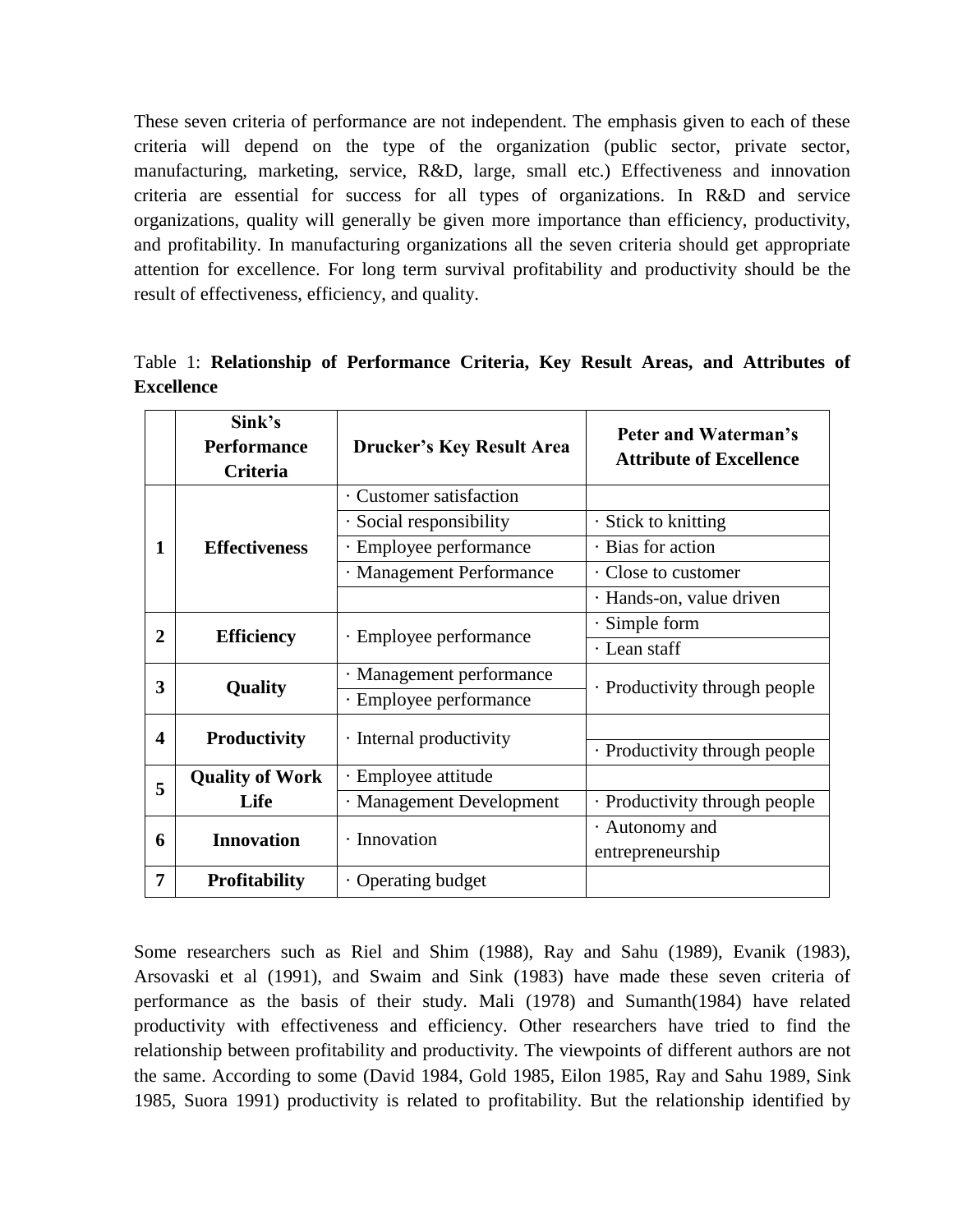them is different. For example David (1984) suggested the relationship in terms of the following equation:

Profitability = Productivity + Price Recovery Factor

Whereas Swaim and Sink (1983) have given a multiplicative relationship, that is:

Profitability = Productivity \* Price Recovery Factor

Harl and Bresser (1984) are of the opinion that productivity does not influence profitability. Thus it is seen from above that, though the seven performance criteria are interrelated, there is no agreement between the practitioners and the researchers as to how this link exists.

The objective of profitability has been important to most of the organisations. But, for continuous improvement in performance and long term survival, many authors are laying more emphasis on monitoring and improving other criteria of performance rather than just profitability alone. The quality aspect for improving performance has been studied by a number of researchers for organizational system performance. Prominent among them are Deming (1986), Ishikawa (1976), Juran and Gryna (1980), Crosby (1979), Charbonneau and Webster (1978), Besterfield (1979). The other aspects to concentrate on, as identified by many authors, are productivity (Chew 1988, Sink 1985, Sumanth and Genie 1985, Sardana and Vrat 1985, William 1991); Productivity and Quality (Somers et al 1987, Riggs et al 1990, Edosomwan 1987 and 1991, Arsovski and Meyer 1991). Still others (Burns and Smith 1991, Jamali 1983, Ritzman et al 1984, Newall and Dale 1991, Somers et al 1987) have suggested steps and strategies for improving performance through improved customer service, productivity and quality management. Top executives are likely to take one or more of the suggested steps for improving performance and are also likely to be interested in evaluating the effects of these steps on performance of their organizations. Evaluation is possible through measures. Measures are pervasive in all organizations. Long lists of measures are constructed in an attempt to cater for every conceivable eventuality (Elion 1979). It is difficult to relate to and manage a large number of measures. In most of the organizations performance indicators are not designed and developed in a rational and systematic way. Sink and Blackburg (1991) have reported on the basis of twelve years of experience that most of organizations do not have useful measures to assess performance. The authors (Geus 1988, Fulmer 1990, Somers et al 1987, Drucker 1988) have emphasized the importance of a measurement and feedback system through a properly designed information system.

In different countries, business excellence awards have been initiated since 1957 to encourage organisations to improve their performance and continually administered every year. Though these models are referred as quality awards, but these are essentially models for performance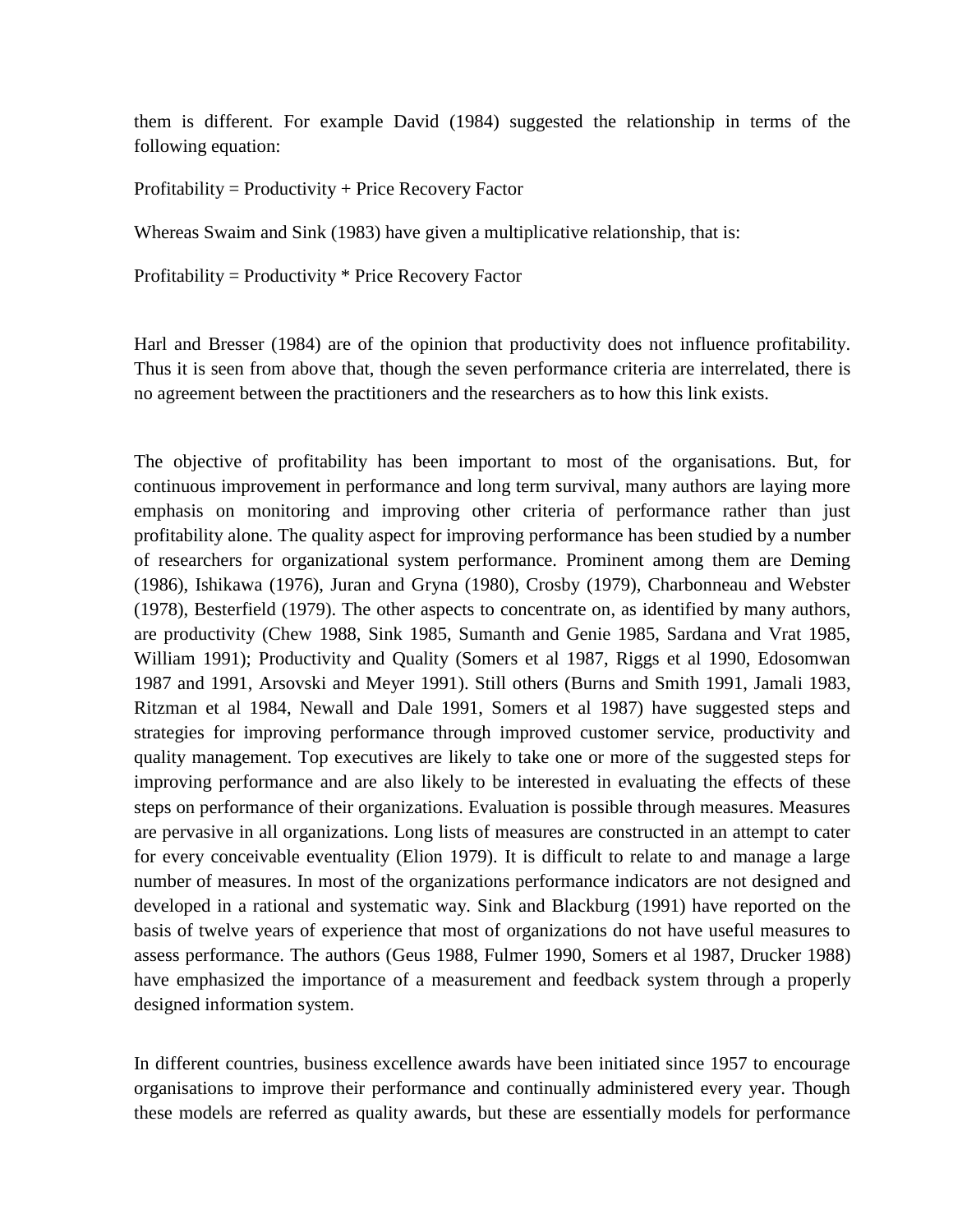excellence and follow similar procedure. The organisations are evaluated based on weightage on various criteria. List of some of the well-known awards are presented in Table 2. Grigoroudis & Siskos (2002) developed MUSABE methodology (MUlticriteria Self Assessment for Business Excellence) based on the review of quality awards.

| <b>Name</b>                                                                             | <b>Region</b>    | <b>Country</b>          | <b>Administering</b>    | <b>Year first</b> |  |
|-----------------------------------------------------------------------------------------|------------------|-------------------------|-------------------------|-------------------|--|
|                                                                                         |                  |                         | organization            | awarded           |  |
| Canada Awards for                                                                       | North            | Canada                  | Excellence Canada       | 1989              |  |
| Excellence                                                                              | America          |                         |                         |                   |  |
|                                                                                         |                  |                         | Japanese Union of       |                   |  |
| Deming Prize                                                                            | Asia             | Japan                   | Scientists and          | 1951              |  |
|                                                                                         |                  |                         | Engineers               |                   |  |
| <b>EFQM Excellence Award</b>                                                            | Europe           | <b>EFQM</b><br>Multiple |                         | 1992              |  |
|                                                                                         |                  | United                  | National Institute of   |                   |  |
| Malcolm Baldrige                                                                        | North<br>America | <b>States</b>           | Standards and           | 1988              |  |
| <b>National Quality Award</b>                                                           |                  |                         | Technology              |                   |  |
| Rajiv Gandhi National                                                                   |                  |                         | <b>Bureau of Indian</b> |                   |  |
| <b>Quality Award</b>                                                                    | Asia             | India                   | <b>Standards</b>        | 1992              |  |
| The IMC Ramkrishna                                                                      |                  |                         | <b>IMC</b> Chamber of   |                   |  |
| <b>Bajaj National Quality</b>                                                           | Asia             | India                   | Commerce $&$            | 1997              |  |
| Award                                                                                   |                  |                         | Industry                |                   |  |
| Source: https://en.wikipedia.org/wiki/List_of_national_quality_awards as on Feb 1, 2018 |                  |                         |                         |                   |  |

Table 2: **National Quality Awards**

Based on these model some researchers (Meyer & Collier, 2001) developed causal model for finding the relationship between the strategic variables and the other functional variables whereas others used structural models to find a business excellence Index (BEI) (Kanji & Wallace, 2000) and relationship in various criteria such as customer satisfaction and employee satisfaction.

Performance evaluation at organization level can be based on measures of performance criteria. Conceptually, the seven criteria of performance need to integrate for studying the overall performance of an organization. To achieve a perfect integrating of performance criteria, measures for each of the criteria are to be identified and related to the overall performance of the organization. This is essential as the concept of overall performance has to be operationally viable. This concept is difficult to relate to the overall objective of the organization.

The starting point for performance evaluation should be the objective of an organization. Middle managers and technical specialists need to communicate with the top brass as well as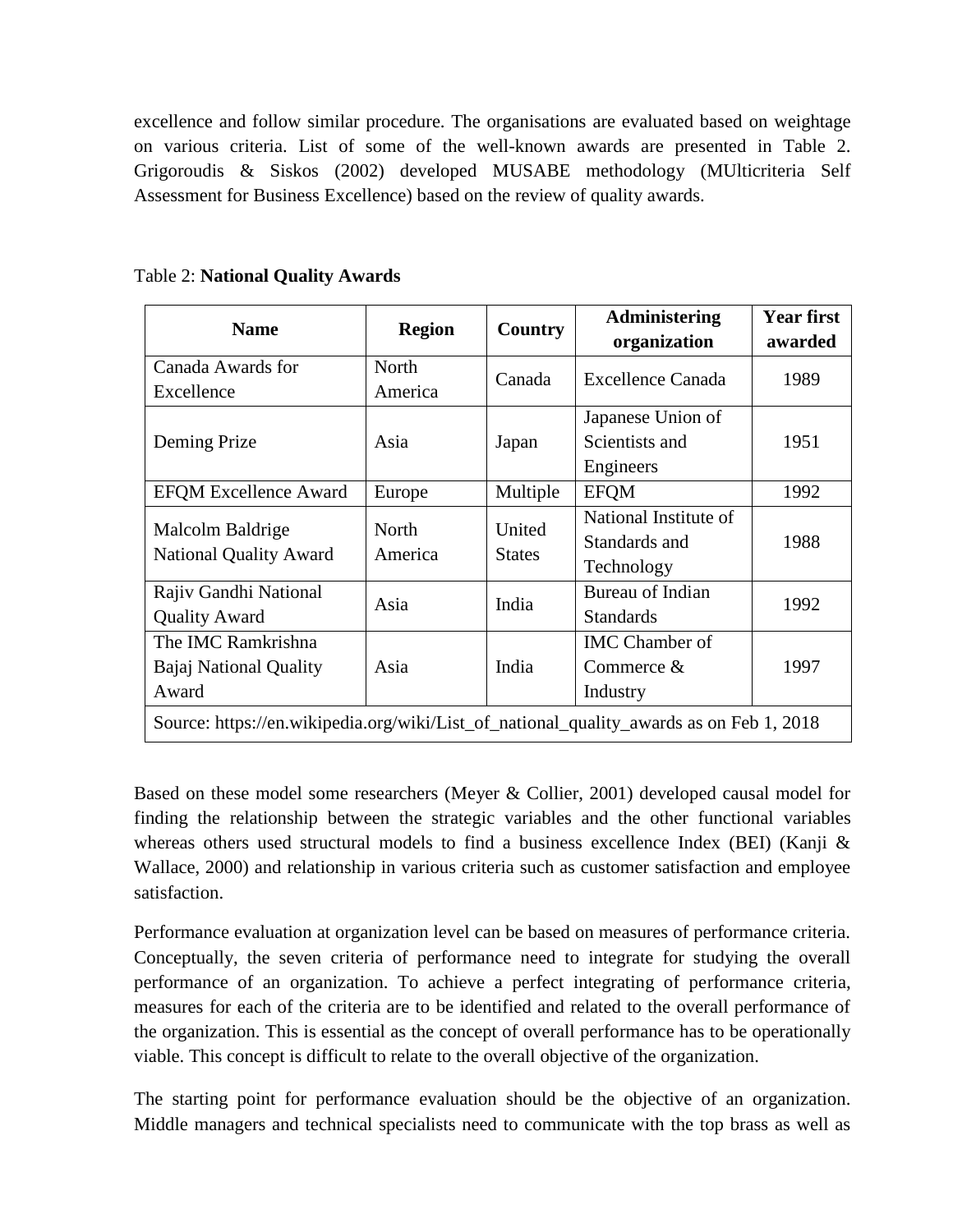with the junior staff of the organization. Top executives give their decisions about investment, strategies for achieving set targets and generally talk in terms of money: sales, profit, taxes, investment, rate of return etc. Middle managers are required to implement the strategies with optimum use of resources at hand. For this they communicate with junior staff in the shop floor terminology referring to their specific area of work; for example "Rejection rate should not be more than 3.6% or production schedule has to be 100 tons per day" etc. The two practical approaches for evaluating performance are visualized as:

- a) Performance evaluation through financial ratio analysis
- b) Performance evaluation through measures identified for functional areas.

The number of measures in both these is large. It is difficult for any given organization to select and controllable and optimum size of measures to monitor, control, and improve performance. Therefore attempts have been made to group the measures that reflect the overall performance of the organization in terms of financial and functional measures. The numbers of financial and functional measures are not only large but also interrelated making it difficult to select and interpret them meaningfully. It is of relevance to suggest a mythology to select a small and meaningful set of measures.

## **OBJECTIVE AND SCOPE OF THE STUDY**

Information is important at various levels of the organization top, middle and junior in different functional areas for effective decision making. Everyone in the organization should get relevant information in time for effective monitoring and control. The information required for this should come from scientific analysis of various financial and functional measures. The analysis and reporting should aim at stimulation the action towards accomplishing the objective.

The performance management cycle encompasses measurement, evaluation, planning and improvement, which is a cyclic process and continuous in nature. The objective of this study is:

- 1. To develop conceptual framework for arriving at an effective and manageable set of performance measures with respect to a company's objectives.
- 2. To develop a methodology to evaluate an organization's objective rationally.

## **Existing methods of performance evaluation**

The studies on performance evaluation can broadly be classified into two main categories:

- 1. Papers evaluating performance qualitatively
- 2. Papers evaluating performance quantitatively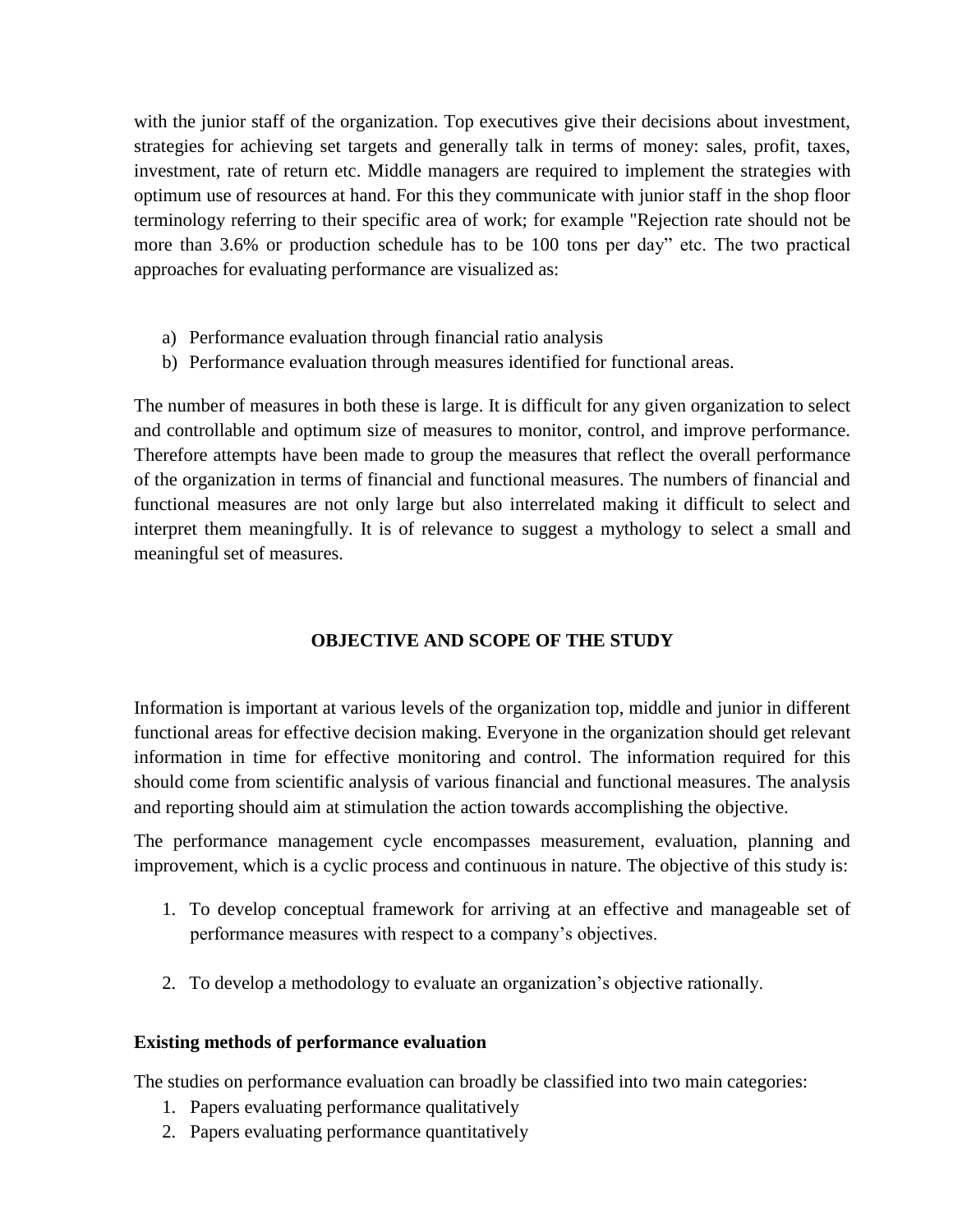It has been observed from a review of existing literature that only a few authors have addressed the problem of quantitative evaluation of performance. The methods of evaluation of studies reported in literature can be grouped into the following two categories:

- 1. Statistical Evaluation Method
	- a. Multiple discriminant analysis
	- b. Multiple regression analysis
	- c. Structural and Causal Methods
- 2. Other Methods
	- a. Multi Criteria Performance/ Objective Matrix
	- b. Data Envelop Analysis &/ Bench Marking
	- c. Balance Score Card
	- d. Business Excellence Index

The various methods of evaluation are summarized in Table 3. Multiple discriminant analysis has been most commonly made use of for performance of an organization.

Even though the quantitative methods used for evaluation are few, they are not free from shortcomings, as mentioned below in Table 3:

| <b>Method</b>              | Year | <b>Author</b>               | <b>Purpose</b> |                                        |  |  |
|----------------------------|------|-----------------------------|----------------|----------------------------------------|--|--|
| <b>Statistical Methods</b> |      |                             |                |                                        |  |  |
| Multi                      | 1976 | Sarma & Rao<br>Pandey et al |                | Prediction of failure                  |  |  |
| Discriminant               | 1976 |                             |                | Prediction of failure                  |  |  |
| Analysis                   | 1987 | <b>Yavuz and Sumanth</b>    |                |                                        |  |  |
|                            | 1991 | Joshi & Ramani              |                | Company level performance              |  |  |
| Multiple                   | 1989 | Ray & Sahu                  |                | Overall performance measurement        |  |  |
| Regression                 | 1993 | Rastogi & Kapoor            |                | Relationship in Productivity and Other |  |  |
| Analysis                   |      |                             |                | measures                               |  |  |
| Structural                 | 2001 | Kanji                       |                | Structural model to establish BEI      |  |  |
| Model                      |      |                             |                |                                        |  |  |
|                            |      | Kanji & Wallace             |                | Linkage between different criteria     |  |  |
| Causal                     | 2000 |                             |                | such as employee and customer          |  |  |
| Model                      |      |                             |                | satisfaction                           |  |  |
|                            | 2001 | Meyer & Collier             |                | Relationship in the Baldridge          |  |  |
|                            |      |                             |                | healthcare criteria                    |  |  |

Table 3 : **Various Methods of Performance Evaluation**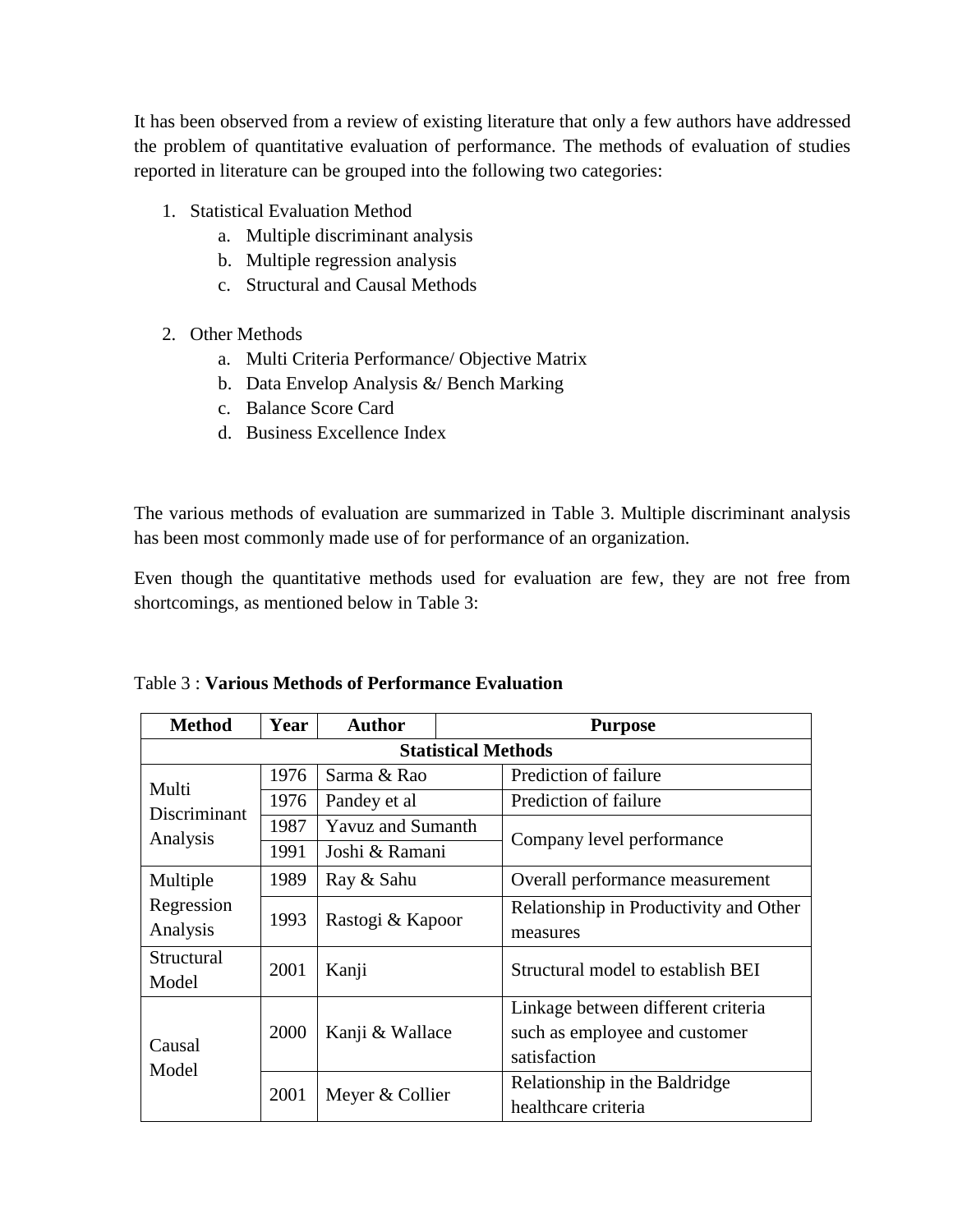| <b>Other Methods</b>    |      |                 |                                  |  |  |
|-------------------------|------|-----------------|----------------------------------|--|--|
|                         | 1983 | Riggs           | Monitoring and improving         |  |  |
|                         |      |                 | performance                      |  |  |
| Multi Criteria          | 1986 | Riggs           | Monitoring and improving         |  |  |
| performance /           |      |                 | performance                      |  |  |
| Objective Matrix        | 1989 | Ray & Sahu      | Overall performance measurement  |  |  |
| Method                  | 1990 | Riggs et al     | Productivity and Quality         |  |  |
|                         |      |                 | measurements                     |  |  |
|                         | 1984 | Sardana & Vrat  | Productivity through P-O-P       |  |  |
| Data Envelop            | 2011 | Najafi & Ahmadi | Relative efficiency of the       |  |  |
| Analysis &/ Bench       |      |                 | organization                     |  |  |
| Marking                 | 2014 | Joe & ZHU       | Performance evaluation and Bench |  |  |
|                         |      |                 | marking                          |  |  |
| <b>Balance Score</b>    | 2015 | Cao, Zhao       | <b>Strategy Deployment</b>       |  |  |
| Card                    |      | &Jiangxin       |                                  |  |  |
| <b>Business</b>         | 2000 | Kanji & Wallace |                                  |  |  |
| <b>Excellence Index</b> |      |                 |                                  |  |  |

Multiple discriminant analysis (MDA) has been widely used for the prediction of failure and company level performance. MDA is capable of analysis for more than two groups and has been utilized only for two group analysis. Furthermore, while analyzing, multi-collinearity in the variables has not been examined. Taking all the interrelated variables for discriminant analysis, the ranking of the discriminant variables may not be correct (Hair 1987). Moreover, the question arises whether all the discriminant variables are to be used or only a selected few for performance evaluation. If the number of these variables is large, further screening is required. Thus how many and which of these should be utilized for measuring the performance remained a problem of relevance which has been addressed in this paper.

A practical method for finding meaningful and manageable performance indicators that could be effectively integrated into company's performance evaluation and strategic planning so as to improve the performance on a continuous bas**is.**

## **Proposed Method of Performance Evaluation**

In a conceptual framework an objective methodology has been perceived. Generally organizational data for planning and evaluation is multivariate. The measures to be analyzed are inter- connected and are large in numbers. To obtain a concise and manageable set of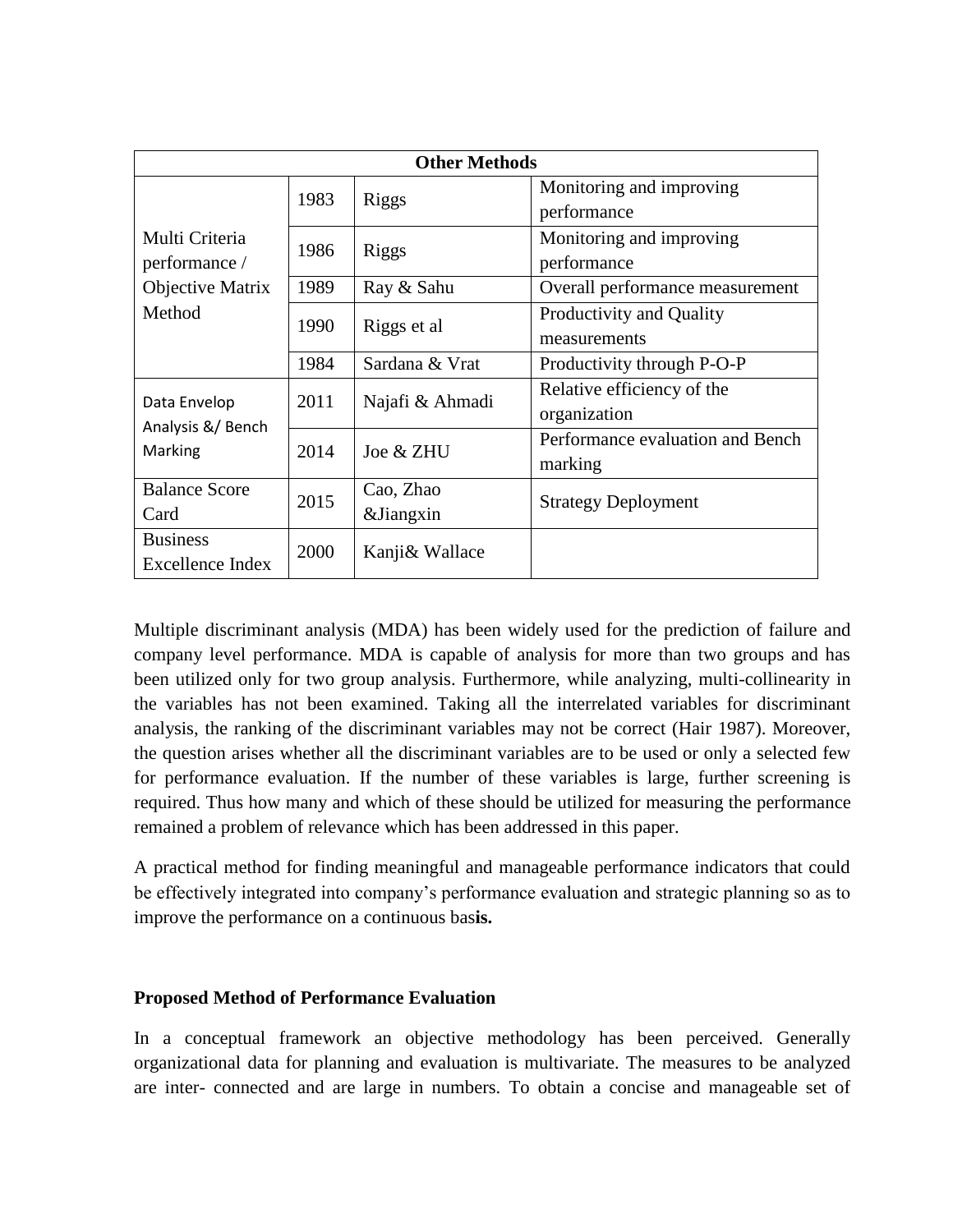performance indicators the methodology makes use of versatile, multivariate, statistical techniques of Facto Analysis, Discriminant Analysis and Regression Analysis.

The methodology conceived is a modification of Yavuz and Sumanth's (1987) methodology. Figure 1 provides an overview of their methodology.

They have considered only Multiple Discriminant Analysis and suggested the use regression analysis for future time. The measures considered are multi- collinear and the first three or four variables may not effectively explain the variability in the dependent variable. However, the dependent variable is grouped comparing the consecutive values. If the values of the dependent variable is greater than its previous value, it is given a value '1' otherwise '0'. Thus the method is for two group analysis only. In practice, generally, performance evaluation is carried out for more than two groups.



**Figure 1. An Overview of Yavuz and Sumanth's Methodology**

To overcome the limitation of Yavuz and Sumanth's methodology, in the suggested methodology Factor Analysis has also been incorporated and interlinked with Multiple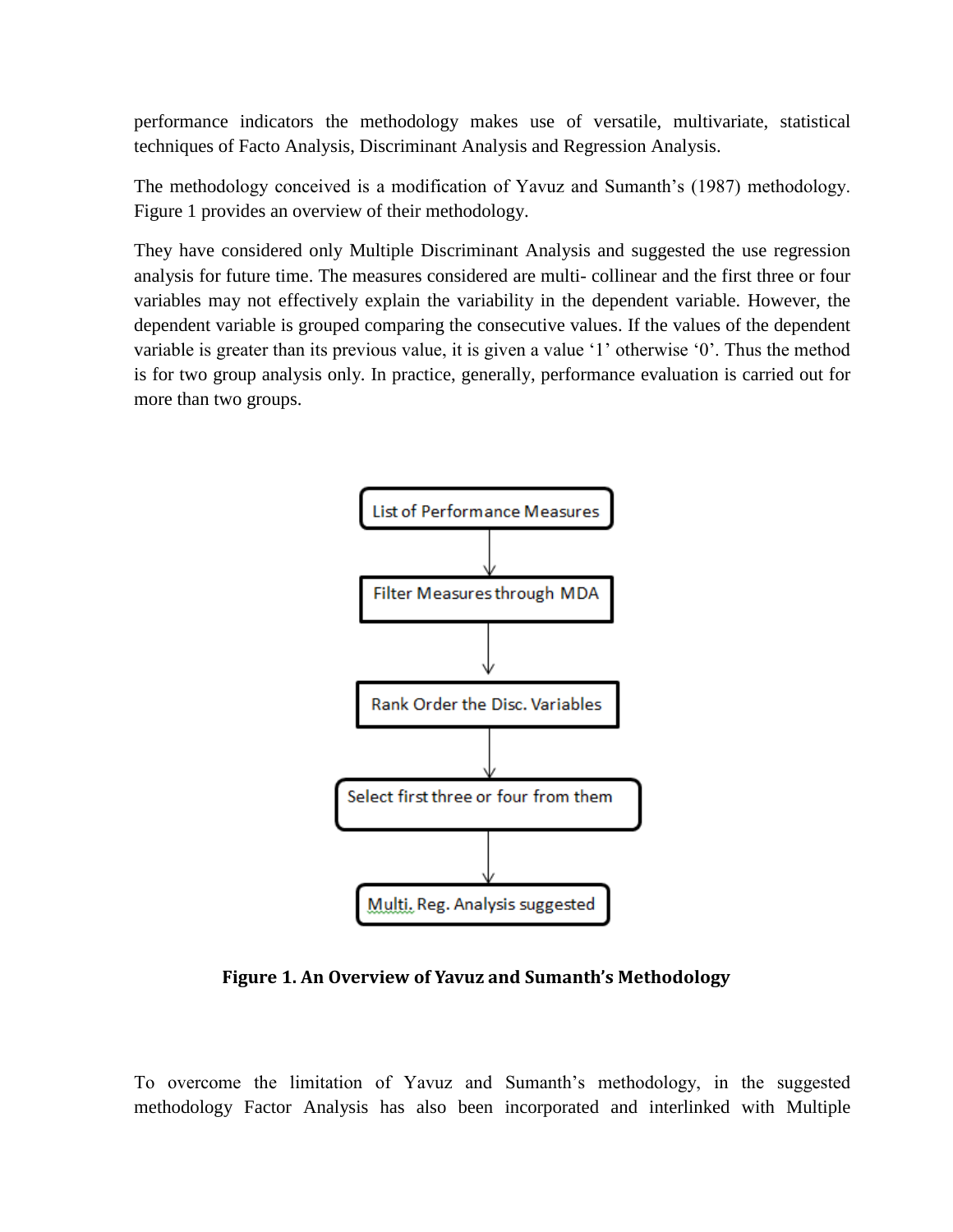Discriminant Analysis for selecting the small set of discriminant variables. Figure 2 gives an overview of the proposed methodology.



**Figure 2. An Overview of Proposed Methodology**

Factor Analysis helps in removing multi – collinear variables from the measure. The methodology aims at finding out the concise and effective set of performance indicators, which, in turn, help managers in planning the objectives at the organization's level. The steps for the methodology are as follows:

Step 1 - Choose a company objective to be evaluated. It could be profitability, productivity, growth etc.

Step 2 - Through a questionnaire and discussion with the executives of the company prepare an exhaustive list of performance measures. This list gives the measures being used presently and additional measures which in the opinion of the executives, should be included to measure the actual performance.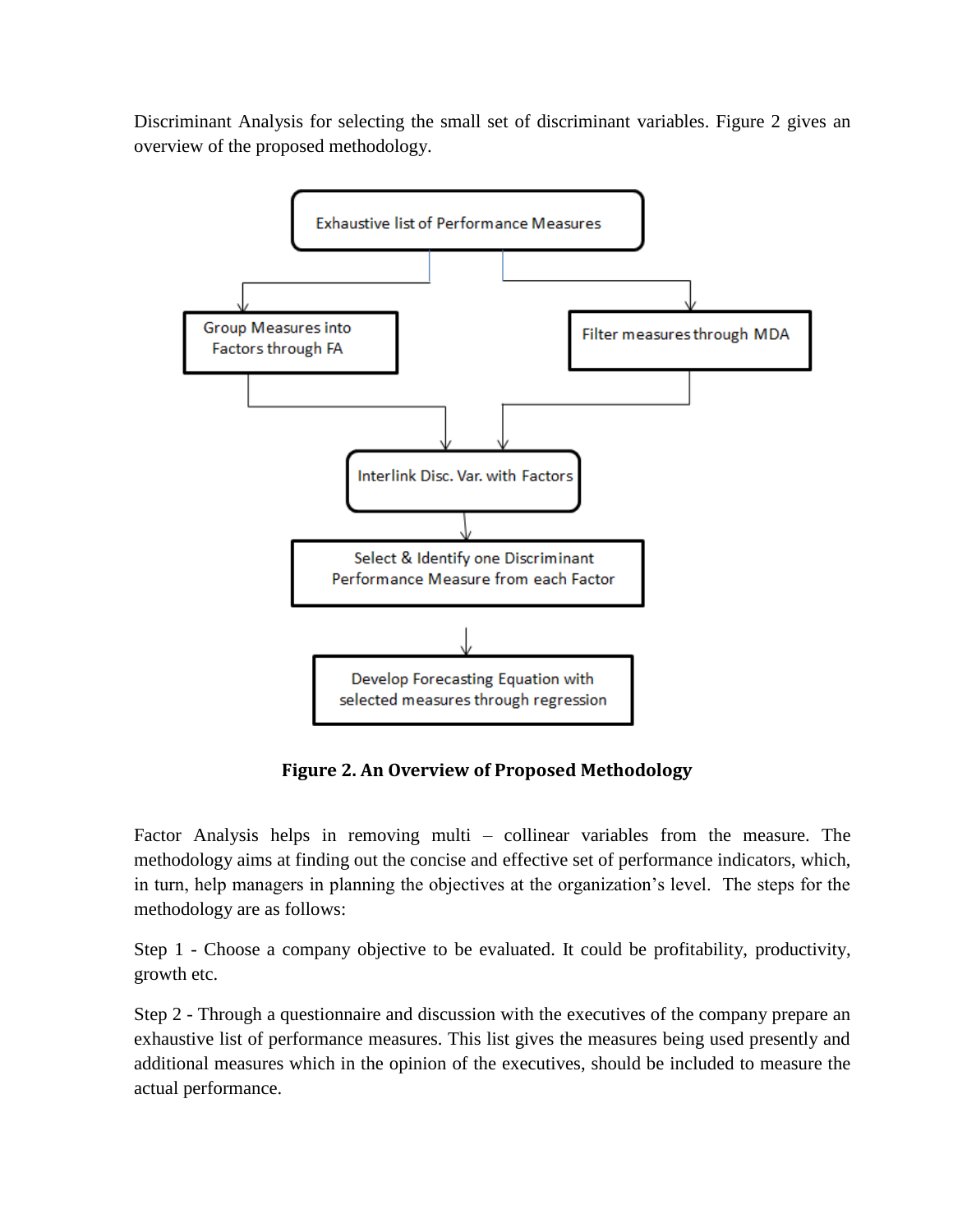Step 3 - Gather data from the company records (technical and financial) for the set of "measurable" performance indicators. Denote them R1, R2, R3, etc.

Step 4 - Identify the measure which is directly associated with the objective under consideration. It would be one of the overall measures of performance for the chosen objective.

Step 5 - Through Factor Analysis (FA) group R1, R2, R3, etc. into different factors.

Step 6 - Find the classifying values for this indicator through Delphi or Statistical techniques and group the data in these groups based on past performance.

Step 7 - Define the model as:

 $Y = f (R1, R2, R3, Rn)$ 

Step 8 - Use Multiple Discriminant Analysis (MDA) and find which of the indicators discriminate the groups.

Step 9 - The measures discriminating the groups are grouped into factors obtained in step 5.

Step 10 - The one ratio from each of the groups identified in step 9, which has the highest discriminating value by comparing "F to remove" values for discriminating variables. Alternatively, we could select one ration from each of the groups with highest loading on the factor.

Step 11 - Use MDA again with selected ratios in step 10 and get the classification results and compare with the results of the earlier analysis.

Step 12 - Se the set of ratios so obtained in a regression model to determine the values of the objective for a future time period.

Step 13 - Repeat from step 6 for other ratios which measure objective directly.

Step 14 - Compile the set of ratios related with the objective of the organization along with the importance due to them.

Sometimes, due to the non-availability of adequate data, certain important performance measure cannot be computed. However, if such measures are identified during the planning process, then a corresponding database can be developed to facilitate such initiatives. This will improve the quality of information required for goal – oriented decision making.

The methodology presented can be adopted by any organization for performance evaluation for its chosen objective. The chosen objective could be evaluated considering financial ratios,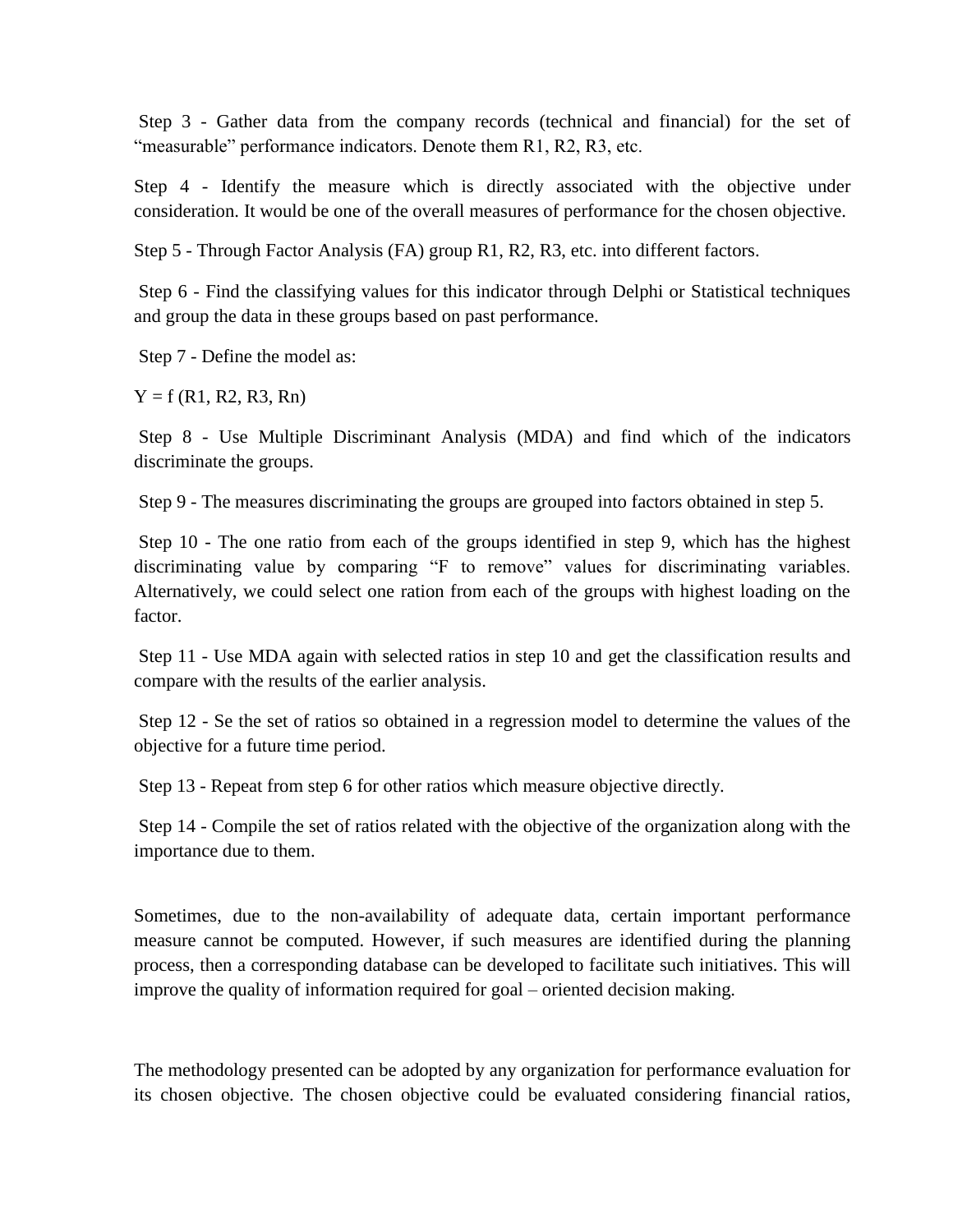functional measures, or a mix of the two. The methodology can also help organizations in evaluating targets at a department level.

### **CONCLUSION**

Through development of key indicators, performance evaluation and planning can be carried out more effectively. This, in turn, helps in designing and developing a result oriented information system aimed at excellence. The performance of an organization should be evaluated against its set objective. The health of an organization is generally assessed with the help of financial indicators. But it is necessary to identify performance measures at departmental levels to carry out interim corrective actions that will improve the overall performance of the organization. At functional level, the numbers of measures are large. Therefore, at functional level, appropriate measures that highlight the contribution of the department to achieve the overall objective of the organization should be determined. Moreover, financial and functional measures identified for performance evaluation are interrelated. Therefore, arriving at a manageable set of indicators is not only critical but also difficult. Hence a methodology has been developed to filter and obtain a concise and effective set of measures. The set of measures arrived at through the proposed methodology is objective and hence, expected to receive higher acceptability from managers in any organization.

#### **REFERENCES**

Christofer, W.F., (1977), Achievement reporting- controlling performance against objectives, Long Range Planning, vol. 10, Oct., pp. 14-24

Cao, Yanlong; Zhao, Kui; Yang, Jiangxin; Xiong, Wei. International Journal of Production Research. Jul 2015, Vol. 53 Issue 13, p4102-4116.

Crosby, P.B., (1979), Quality Is Free, New York, Mentor.

Deming, W.E. (1986), Out of Crisis: Quality, Productivity and Competitive Position, Cambridge University Press, Cambridge.

Drucker, P.F., (1958), The Objectives of a business, Long Range Planning for Management.

Fulmer, R.G., Koelling, P.C. and Patrick, C. (1990), Effects of information availability on the group consensus process, Journal of Computer & Industrial Engineering, Vol. 19, No. 1-4.

Gold, B., (1985), Foundation of strategic planning for productivity improvement, Interfaces, Vol. 15, No. 3, May-Jun, pp15-30.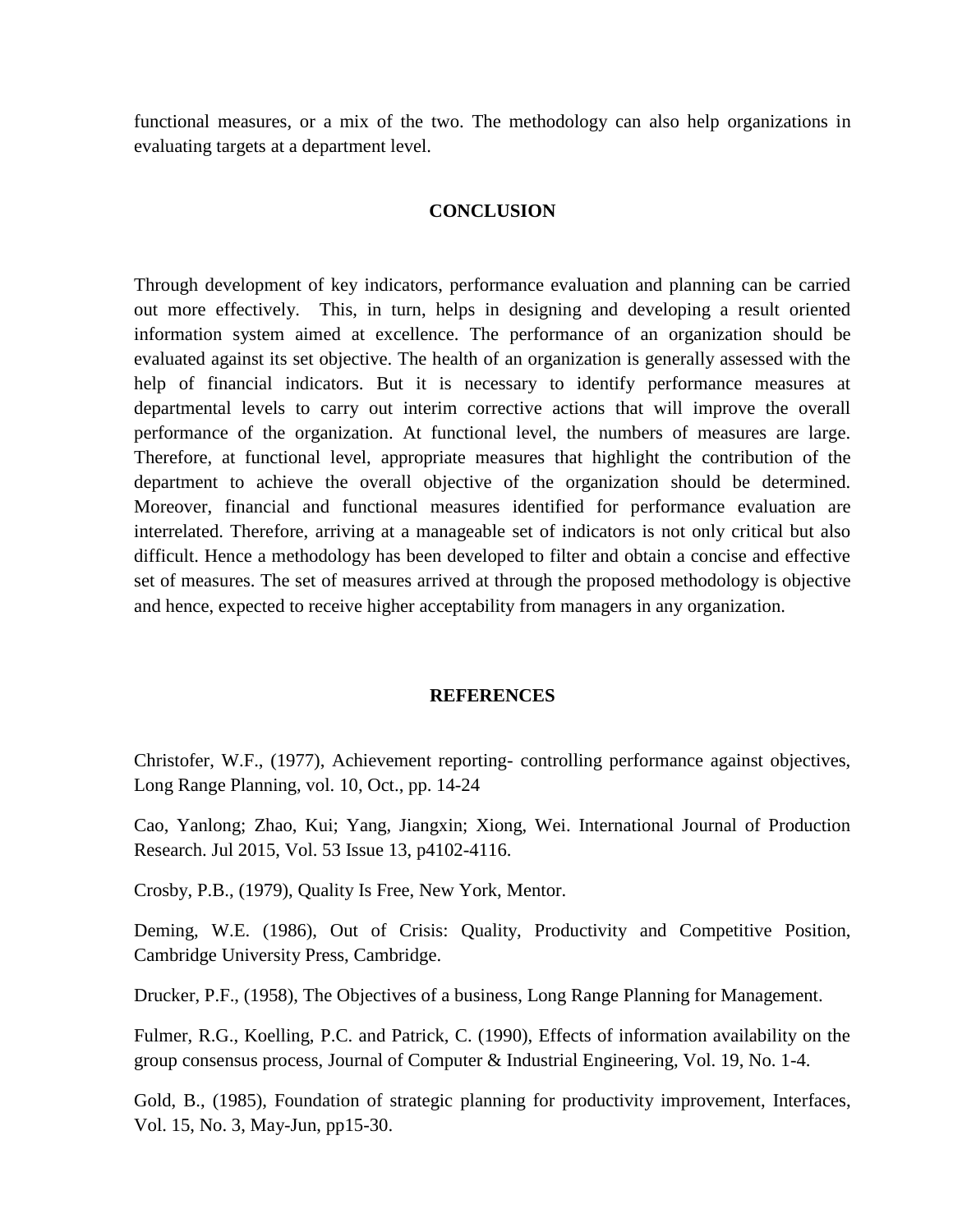Gupta, L.C., (1983), Financial Ratios for Monitoring Corporate Sickness, Oxford University Press, Delhi, p.144.

Hair, J.F. et al., (1987), Multivariate Data Analysis with Readings (2<sup>nd</sup> ed.), MacMillan, p.449.

Harl, J.E., and Bresser, R.K., (1984), On the assessment of financial performance, Omega, Vol. 12 No. 4, pp.363-370.

Heath, L.C., (1978), Financial Reporting and the Evaluation of Solvency, AICPA, New York.

Ishikawa, K, (1976) Guide to quality control, Asian Productivity Organization, Tokyo, Japan.

Joe Zhu, (2014), Quantitative Models for Performance Evaluation and Benchmarking: Data Envelopment Analysis with Spread sheets, Springer

Joshi, P.L. and Ramani, V. (1991), Using discriminant analysis to determine a set of financial ratios to control: An empirical study, Finance India, Vol.5, No.3, Sept.

Juran, J.M. and Gryna, F.M. (1980), Quality Planning and Analysis, McGraw-Hill, New York p.629.

Kanji, G.K., and Wallace, W., (2000), Business excellence through customer satisfaction, Total Quality Management, 11(7), pp979-998.

Mohanty, R.P. and Rastogi, S.C., (1986), An action approach to productivity measurement, vol.6, no.2, pp.47-61.

Meyer, S.M. and Collier, D.A. (2001), An empirical test of causal relationship in the Balridge health care pilot criteria, Journal of Operations Management, 19(4), pp.403-426.

Najafi, S., Ahmadi, S., Fallah, M & Shahsavaripour, N. (2011). A cause and effect two-stage BSC-DEA method for measuring the relative efficiency of organizations, *Management Science*, 1(1), pp.41-48.

Pande, K.M. and Bhattacharya, C.D., (1976), Corporate financial strength: Application of multiple discriminant analysis, Jodhpur Management Journal, Vol.3, Jodhpur University.

Peters, I.J. and Waterman, R.H., (1982), In search of Excellence, Harper Row Publishers, New York, p.360.

Politis and Siskos, (2010), Self-assessment for measuring business excellence,: The MUSABE method, Total Quality Management, Vol. 21, No. 11, November, pp. 1063-1083

Rastogi, S.C., and Kapoor, A.K., (1993), Development of company level concise MIS related to its productivity, International Conference on Productivity and Quality Research, Feb-Mar.